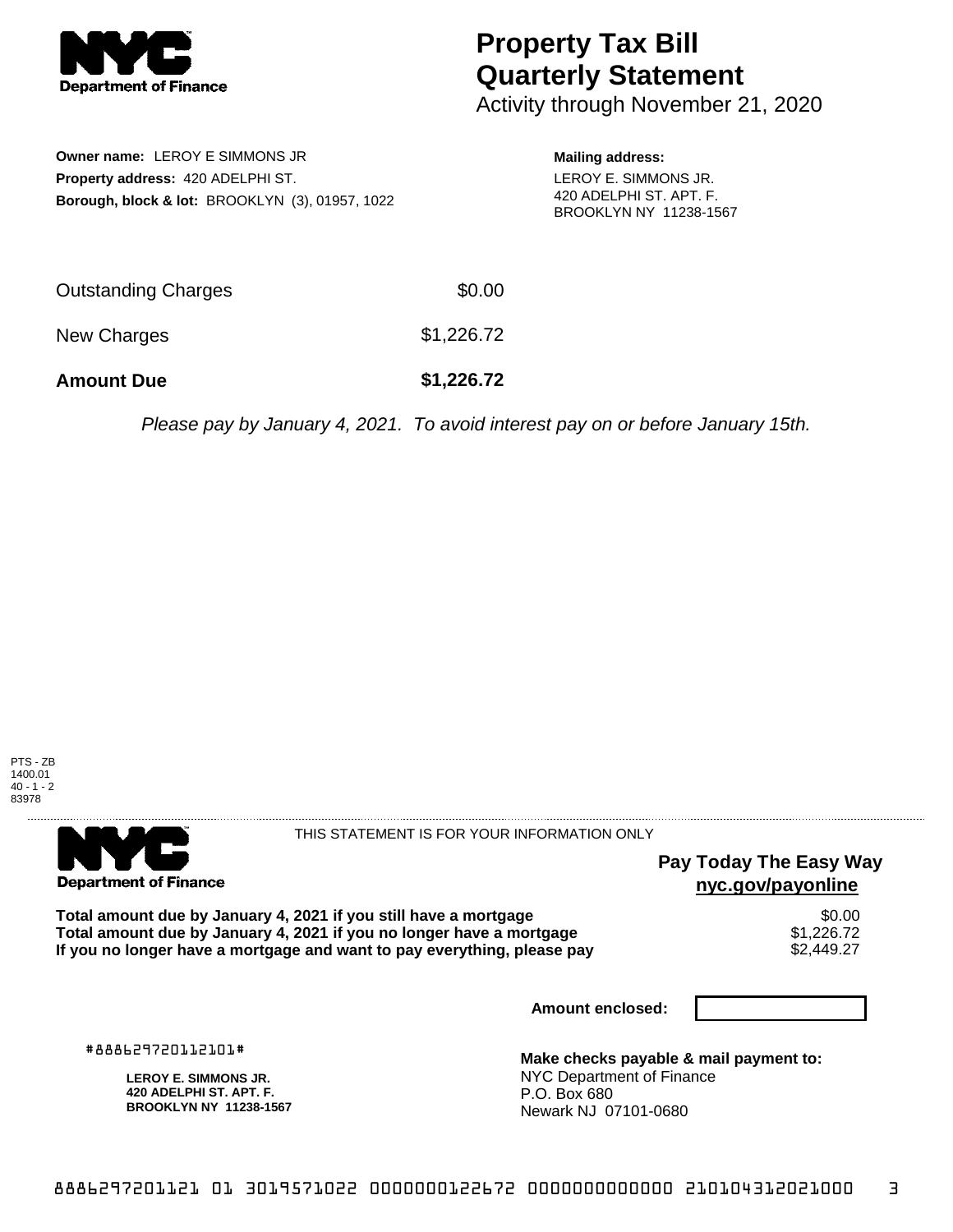

## **Previous Charges Amount Total previous charges including interest and payments \$0.00 Current Charges Activity Date Due Date Amount Amount** Finance-Property Tax \$1,293.88 Credit Adjustment 10/22/2020 \$-25.10 Adopted Tax Rate  $$-56.32$ Co-op Condo Abatement 10/22/2020 \$4.40 Co-op Condo Abatement  $01/01/2021$  \$9.86 **Total current charges \$1,226.72 Tax Year Charges Remaining <b>Activity Date Due Date Amount Amount** Finance-Property Tax 04/01/2021 \$1,293.88 Credit Adjustment 10/22/2020 \$-25.10 Adopted Tax Rate \$-56.32 Co-op Condo Abatement 10/22/2020 \$4.40 Co-op Condo Abatement 01/01/2021 \$9.86 **Total tax year charges remaining \$1,226.72** If you pay everything you owe by January 4, 2021, you would save: \$4.17 **Overpayments/Credits Activity Date Due Date Amount**

| <u>UVEI DAVIIIEIII SIULEUILS</u>                | ACTIVITY Date Due Date |                      | Allivulit  |  |
|-------------------------------------------------|------------------------|----------------------|------------|--|
| Refund Available                                |                        | 07/01/2020           | $$-20.70$  |  |
| <b>Credit Applied</b>                           | 10/29/2020             |                      | \$20.70    |  |
| Refund Available                                |                        | 10/01/2020           | $$-20.70$  |  |
| Credit Applied                                  | 10/29/2020             |                      | \$20.70    |  |
| <b>Credit Balance</b>                           |                        | 07/01/2020           | $$-274.47$ |  |
| <b>Credit Applied</b>                           | 08/29/2020             |                      | \$274.47   |  |
|                                                 |                        | Total credit applied | \$315.87   |  |
| Total overpayments/credits remaining on account |                        | \$0.00               |            |  |
|                                                 |                        |                      |            |  |

#### **Home banking payment instructions:**

- 1. **Log** into your bank or online bill pay website.
- 2. **Add** the new payee: NYC DOF Property Tax. Enter your account number, which is your boro, block and lot, as it appears here: 3-01957-1022 . You may also need to enter the address for the Department of Finance. The address is P.O. Box 680, Newark NJ 07101-0680.
- 3. **Schedule** your online payment using your checking or savings account.

## **Did Your Mailing Address Change?**

If so, please visit us at **nyc.gov/changemailingaddress** or call **311.**

When you provide a check as payment, you authorize us either to use information from your check to make a one-time electronic fund transfer from your account or to process the payment as a check transaction.